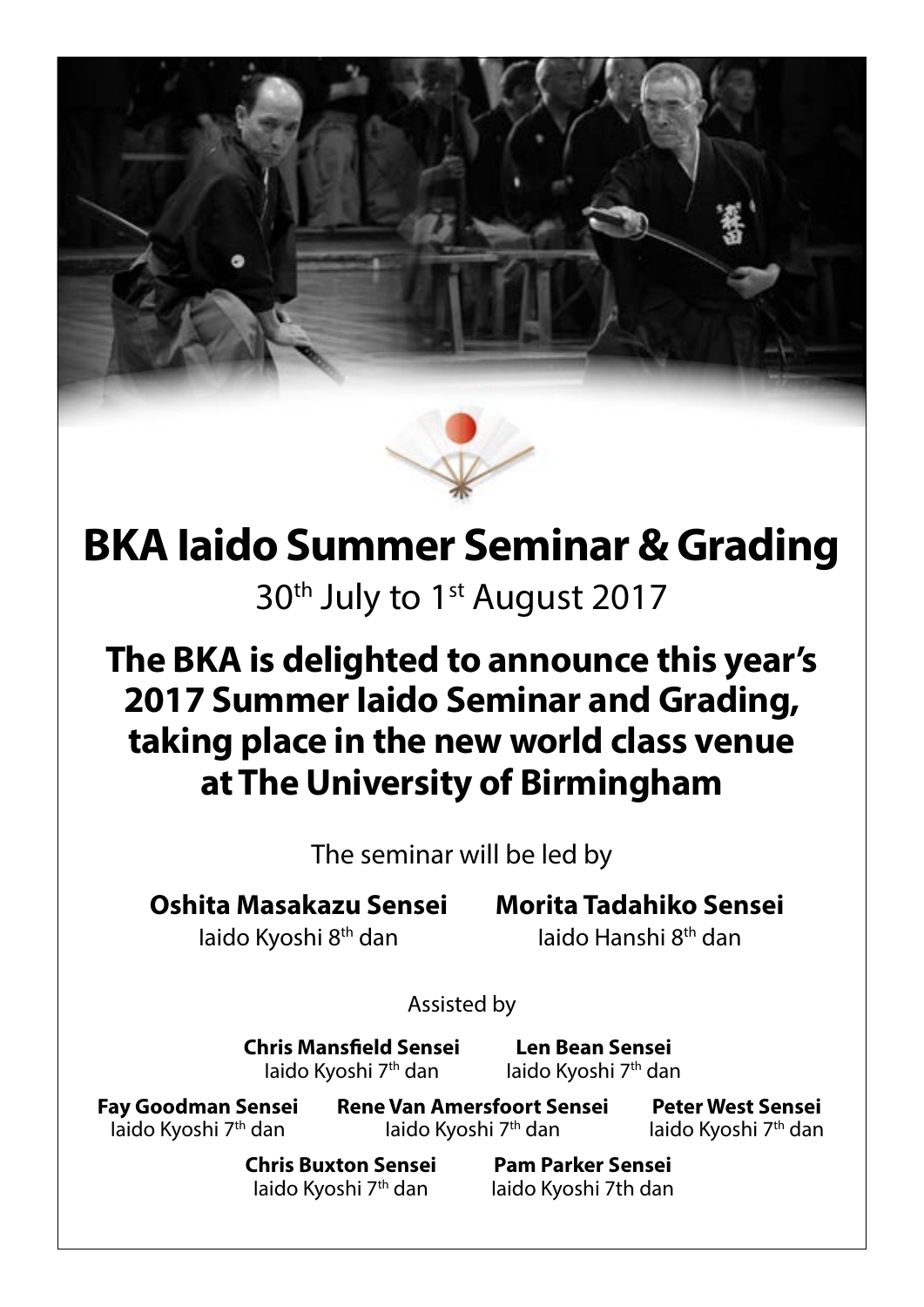## **Schedule**

### **Sunday**

|  | 09:00 Registration |  |
|--|--------------------|--|
|  |                    |  |

- 10:00 Seminar morning session (ZNKR Seitei Gata)
- 13:00 Lunch
- 14:15 Seminar afternoon session (ZNKR Seitei Gata)
- 17:00 Seminar closes

### **Monday**

- 09:00 Registration
- 09:30 Seminar morning session (ZNKR Seitei Gata & Koryu)
- 13:00 Lunch
- 14:15 Seminar afternoon session (ZNKR Seitei Gata & Koryu)
- 16:15 Sensei Enbu
- 17:00 Grading shitei-waza announced and Seminar closes

### **Tuesday**

- 09:00 Registration
- 09:30 Seminar starts
	- (Grading Practice All groups)
- 13:00 Seminar Finishes
- 13:30 Registration for gradings
- 14:15 Gradings commence (Hall 1- Slater Hall)
- 14:15 Workshop led by Japanese sensei (Hall 2 - Area C)
- 16:00 Event closes

## **Grading**

Gradings will be held on the Tuesday afternoon up to and including 5<sup>th</sup> Dan.

Please ensure you are aware of the Iaido grading policy, published on the BKA website and sent to your dojo leaders by email.

Non-BKA members are requested to either:

- a) register online through the seminar booking process and pay beforehand or
- b) inform the relevant grading officer of your wish to grade.

You will also need to provide a letter of permission from your own federation to take part in the grading.

#### **PLEASE NOTE**

Online grading registrations automatically close two weeks before the date of the grading.

All grading questions papers must be sent to the Grading Officer no later than one week before the grading.

# **Attendance fees**

We are providing a discount for those that book early. Concessionary rates apply to those in full-time study, or are unemployed or retired.

|                      | Early*        | Late   |
|----------------------|---------------|--------|
| Full member 3 days   | £75.00        | £80.00 |
| Full member 2 days   | £50.00 £55.00 |        |
| Full member 1 day    | £25.00 £30.00 |        |
| Concessionary 3 days | £40.00 £50.00 |        |
| Concessionary 2 days | £20.00        | £30.00 |
| Concessionary 1 day  | £10.00 £15.00 |        |

\*Early booking discounts close two weeks prior to the event. There will be an additional £5 fee charged to any person paying on the door.

# **Registration**

All members must use the online booking system as explained below.

### **BKA Members**

Please book onto this event through the online booking system by going through your account at **[http://membership.](http://membership.britishkendoassociation.com/html/my_account.php) [britishkendoassociation.com/html/my\\_](http://membership.britishkendoassociation.com/html/my_account.php) [account.php](http://membership.britishkendoassociation.com/html/my_account.php)**. You will need to add items to your basket and return to the booking screen to add accommodation nights, party booking etc, where relevant.

Please make sure that you have booked:

- 1 The correct seminar.
- 2 The correct grading if you are grading.

If you have any problems with the online booking system, please contact the Iaido Bucho.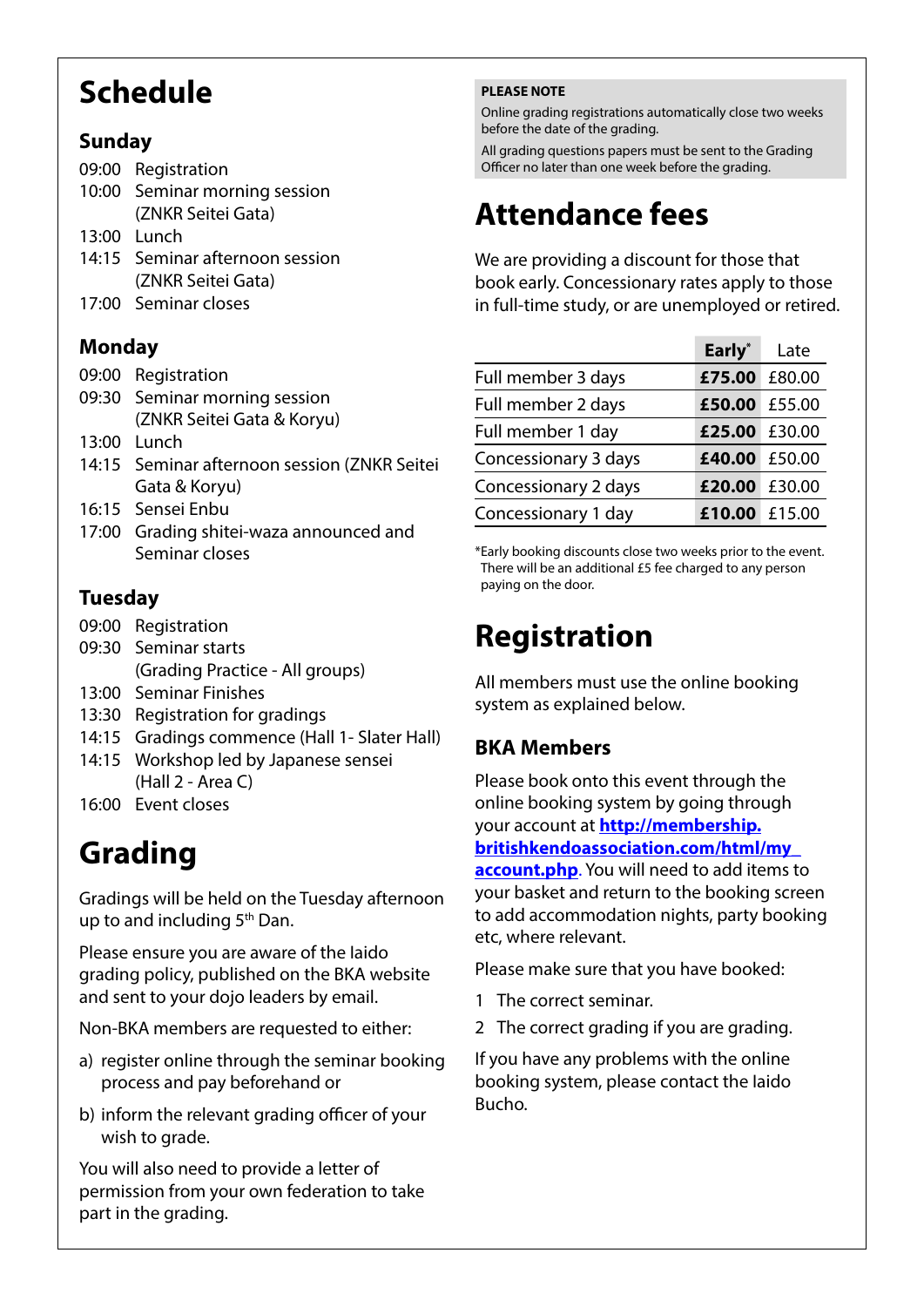#### **Overseas visitors only**

You can now book onto the event via the BKA website online registration system as a "guest" member.

To do this you will need to:

- 1 Go to the link **[http://www.](http://www.britishkendoassociation.com/membership/html/guest_member_register.php) [britishkendoassociation.com/](http://www.britishkendoassociation.com/membership/html/guest_member_register.php) [membership/html/guest\\_member\\_](http://www.britishkendoassociation.com/membership/html/guest_member_register.php) [register.php](http://www.britishkendoassociation.com/membership/html/guest_member_register.php)**
- 2 Click on the text at the bottom of the page "Members of non-UK EKF/IKF etc"
- 3 Register a User Name and Password, email address and submit.
- 4 You will receive a link in your email. Click on this to confirm.
- 5 You will be directed to a page to enter your full details.
- 6 You will then be allowed to book onto the events required (follow BKA members instructions from there on).

**PLEASE NOTE**: All participants from outside the UK should ask for a covering insurance letter for the Group/individual for carrying swords into and out of the UK. Please contact the Event Officer or Iaido Bucho on their respective email address.

### **Cancellations and Refunds**

Cancellations must be received in writing (letter or email) at least one week prior to the event for a full refund. If you do not cancel or do not attend the event, no refunds will be made. You can transfer your seminar place to another person providing the event organizer is notified, and that person completes an application form (this can be done on the day).

#### **Juniors (under 18 years old)**

A declaration must be completed by your parent or guardian by obtaining a form from the Events Officer.

#### **Important email addresses**

**Grading Officer** iaido.grading@kendo.org.uk

**Events Officer** anil777sahal@hotmail.com

**Iaido Bucho** iaidobucho@britishkendoassociation.com

## **Accommodation**

The Bu Team have negotiated with the University of Birmingham and are pleased to offer accommodation near the campus at very competitive pricing. A 360 degree view of the inside of a typical room can be seen here –

#### Click **[http://bit.ly/2mN8EBw](http://bit.ly/2mN8EBw%0D)**



There are 50 rooms available to attendees of this event at the new Chamerlain Complex on Church Road, Birmingham, B15 3AS (1.4 miles). Rooms may be booked for the period 30 July–2 August .

To see pricing and book –

#### Click **<http://bit.ly/2mNer9S>**

#### **\*\*\*Booking closes 30 June\*\*\***

If you prefer to make other arrangements Birmingham has many types of accommodation to suit every pocket.

The Premier Inns below are particularly close to the venue and are listed in order of distance to venue by car, nearest first.\*

**Premier Inn, Hagley Road - 2.1mi.** Birmingham, B16 9NY

**Premier Inn, Broadstreet - 2.8mi.** West Midlands B15 1AU

\*Distance according to Google maps